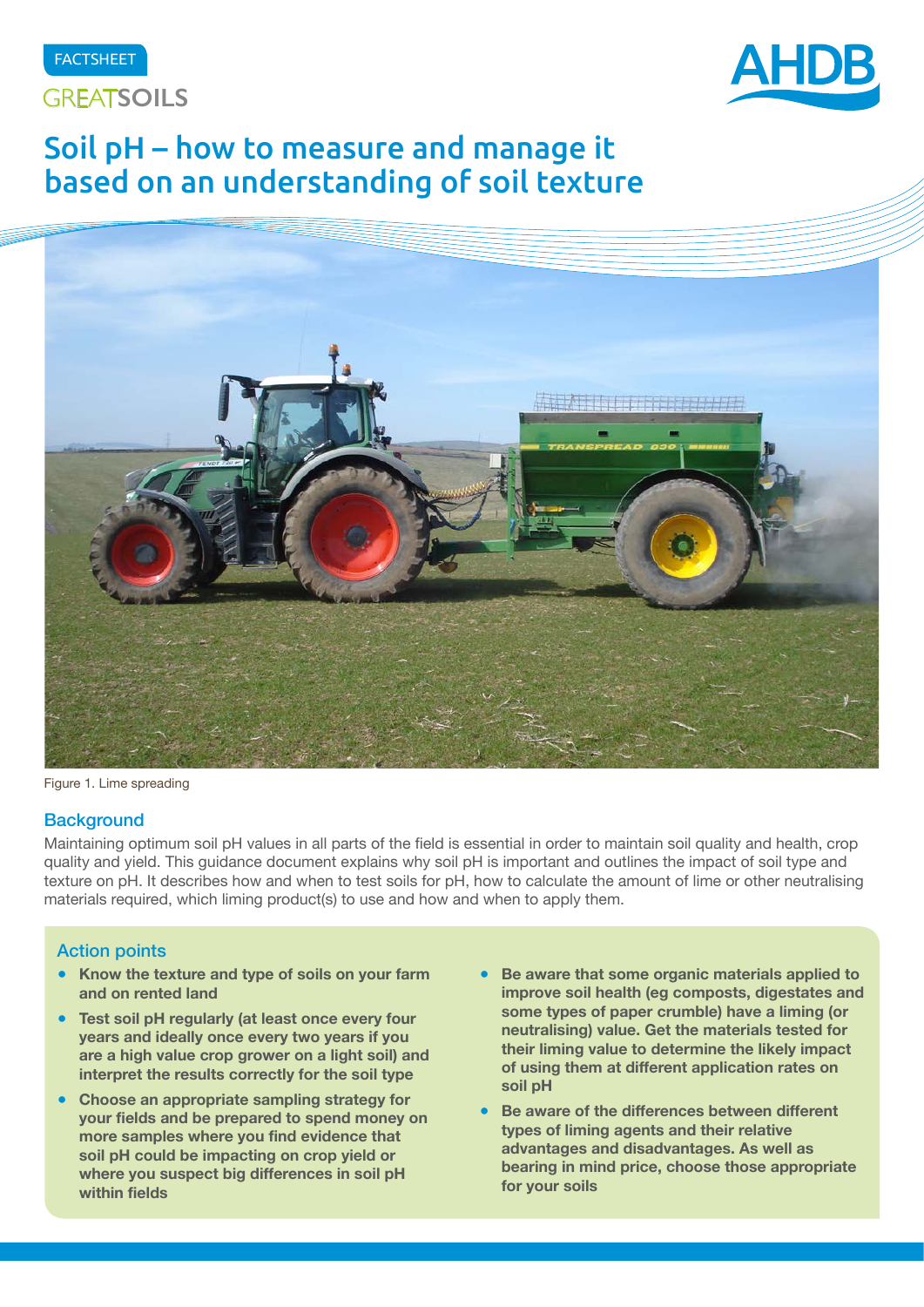Soil pH is a measure of the relative acidity or alkalinity of a soil. While the scale goes from 0 to 14 (with a neutral pH represented by 7.0) most agricultural soils have pH values of between 5.5 and 7.5. The pH scale is logarithmic; that is a pH of 5 is ten times more acidic than a pH of 6. The natural pH of a soil is determined by its chemical composition, but most agricultural soils with natural pH values of less than 7 will gradually acidify over time and regular applications of lime will be needed to maintain soil pH at target (Figure 1).

Soil pH has a profound effect on nutrient availability to crops, with most essential plant nutrients being most available to most crop plant species within the pH range of 6.0 to 6.5. Crop quality and yield can be severely affected where soil pH is not maintained close to target for the soil and crops in question and total crop failure is possible in vegetable crops where trace element deficiency has resulted from inappropriate soil pH. Soil pH also affects uptake of potentially toxic elements (PTEs), with PTEs such as cadmium becoming more available for crop uptake at lower pH values.

Soil pH also affects the numbers, diversity and functions of beneficial and pathogenic micro-organisms as well as the larger organisms including both soil-dwelling pest species and beneficial macrofauna species. For example, the soil-borne pathogen *Plasmodiophora brassicae*, which causes clubroot in vegetable brassicas and oilseed rape, prefers more acidic soils, and liming to raise the soil pH is a management option for clubroot control. Earthworms are most abundant and active in soils with pH values between 5.5 and 7 and most species cannot function well in soils with pH values lower than 5.0.

Failure to correct soil acidity can cause substantial yield losses and a decline in soil quality and health. Over-use of lime (or certain organic materials which have neutralising values) can create problems with trace element availability. A survey by the Professional Agricultural Analysis Group in 2015/16 found that soil pH was less than 6.0 in 17 per cent of arable soils tested and less than 5.5 in 19 per cent of grassland soils tested.

### Understanding soil types and soil texture

You can more effectively manage the pH of your soils if you understand their key properties including, in particular, the depth, texture and organic matter content of the main horizons (or layers). Texture can be defined as the relative proportions of sand, silt and clay in a soil. The depth, texture and organic matter content affect the target pH value which you should set for each field and will help determine how much lime (or liming agent) to add and how often.

UK soils have been comprehensively surveyed, tested, classified and studied over the past 75 years, but it is only very recently that practical information on soil types has become widely available digitally and online through the development of web-based tools.

In England and Wales, the LandIS Soils Portal, developed by Cranfield Soil and AgriFood Institute (CSAI), allows users to access a wide variety of information on soils.

Within the portal, the Soilscapes website (**[www.landis.org.uk/soilscapes](http://www.landis.org.uk/soilscapes)**) conveys a summary of the broad regional differences in the soil landscapes of England and Wales. It has been tailored to provide extensive, understandable and useful interpreted soil data for the non-soil specialist. It is not intended as a means for supporting detailed studies of farm soils or to support commercial activities. For such applications, a parallel service, Soils Site Reporter (**[www.landis.org.uk/](http://www.landis.org.uk/services/sitereporter.cfm) [services/sitereporter.cfm](http://www.landis.org.uk/services/sitereporter.cfm)**) provides comprehensive reporting for specific locations.

In Scotland, the National Soils Database for Scotland is held by the James Hutton Institute and the SIFSS (Soil Information for Scottish Soils) website has been created with the aim of allowing users to access information on soils throughout Scotland (**[sifss.hutton.ac.uk](http://sifss.hutton.ac.uk)**). SIFSS is also available from the same web page as a free iPhone app for you to find out about the soil types in your area, discover the differences between cultivated and uncultivated soils and also to examine a range of key indicators of soil quality.

Also available for soils throughout the UK is the British Geological Society (BGS) mySOIL smartphone app (**[www.bgs.ac.uk/mySoil](http://www.bgs.ac.uk/mySoil)**). This app seeks to promote the distribution of freely available data through smartphone and tablet technologies. mySoil lets you take a soil properties map of Britain with you wherever you go, helping you learn about the soil beneath your feet.

At the national level, soils are often mapped by Major Soil Group or sub-group, but at the farm level, soil series is the mapping unit and there are typically between two and four soil series on any one farm. Being able to identify the soil types on your farm and linking them to knowledge of the soil characteristics is an important first step in helping you to manage your soils more sustainably and profitably. Recent improvements in the availability of soils information online means that farmers can learn about their own soils easily and with very little cost.

## Nutrient Management Guide (RB209) and Scottish Technical Notes

A simplified approach to soil types is taken in the **[Nutrient Management Guide \(RB209\)](http://www.ahdb.org.uk/projects/RB209.aspx)** and Technical Notes, although the definitions used differ between England/Wales and Scotland. In England and Wales, mineral soils (<10 per cent organic matter) are grouped into light sand; shallow; medium; deep clayey and deep silty soils. Organic soils are defined as containing between 10 and 20 per cent organic matter and peaty soils more than 20 per cent organic matter.

In Scotland, mineral soils (<15 per cent organic matter) are grouped into shallow; sands; sandy loams and "other mineral soils". "Other mineral soil" textures include sandy silt loam, silt loam and clay soils (with >15 per cent clay content). Organic soils are grouped into humose (between 15 and 35 per cent organic matter) and peaty soils (>35 per cent organic matter).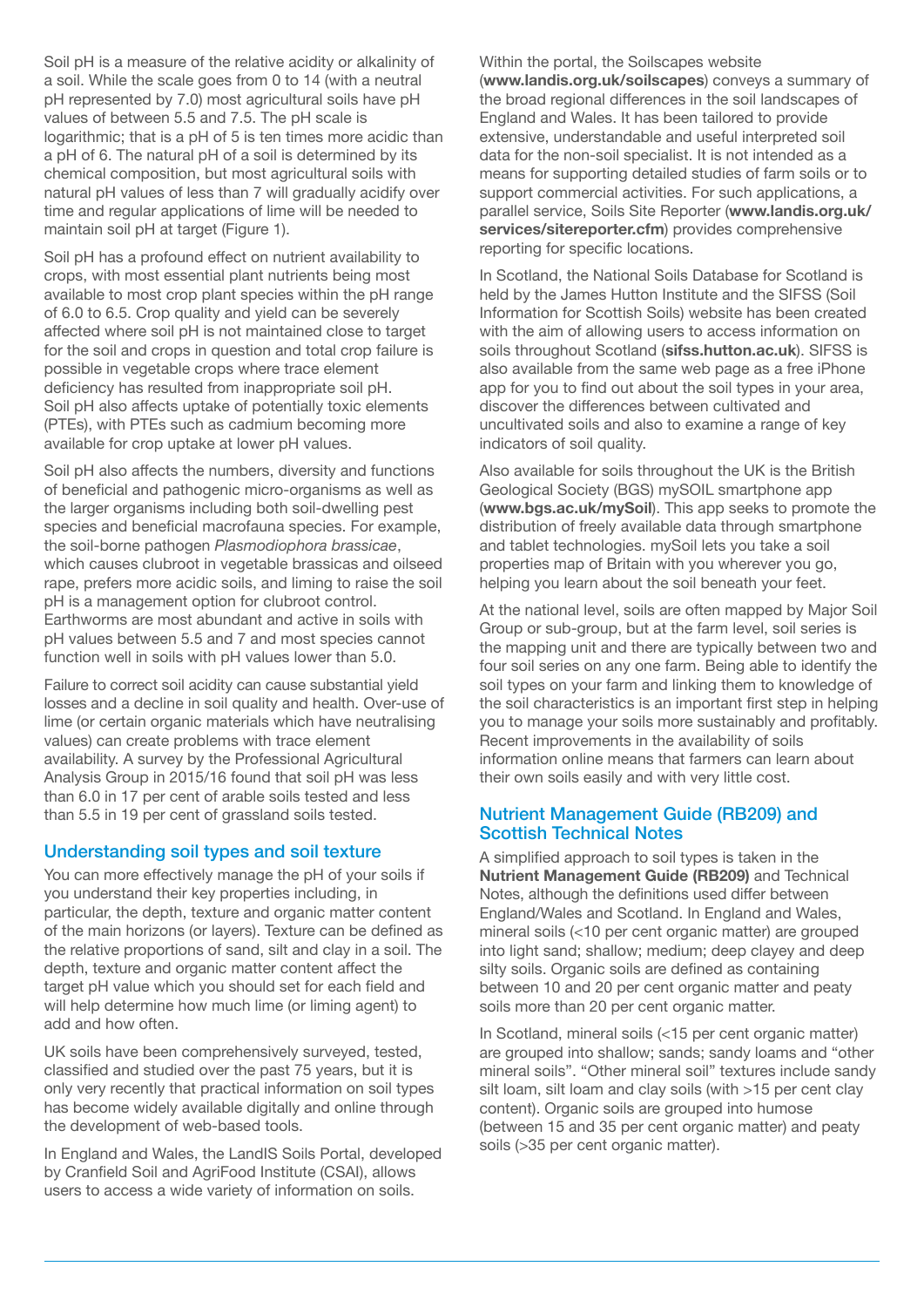## Determining soil texture

Soil texture can be determined accurately through laboratory analysis, but for practical purposes, it can be assessed by hand using the following method:

Take about a dessert spoonful of soil. If dry, wet up gradually, kneading thoroughly between finger and thumb, until the soil aggregates, or crumbs are broken down. You need to add sufficient moisture to hold the soil particles together and to allow the soil to show its maximum stickiness. Follow the instructions in Figure 2 below to identify the textural class.



Figure 2. Assessment of soil texture, courtesy of SRUC

Table 1. Target values for soils in England, Wales, Northern Ireland and Scotland

|                                  | Optimum soil pH                            |                |                         |                       |  |  |  |
|----------------------------------|--------------------------------------------|----------------|-------------------------|-----------------------|--|--|--|
|                                  | England,<br><b>Wales, Northern Ireland</b> |                | Scotland                |                       |  |  |  |
|                                  | <b>Mineral</b><br>soils                    | Peaty<br>soils | <b>Mineral</b><br>soils | <b>Peaty</b><br>soils |  |  |  |
| Continuous<br>arable<br>cropping | 6.5                                        | 5.8            | $6.0 - 6.2$             | $5.7 - 5.9$           |  |  |  |
| Continuous<br>grassland          | 6.0                                        | 5.3            | 6.0                     | $5.3 - 5.5$           |  |  |  |

In arable rotations, maintaining soil pH at 6.5–7.0 is justified when growing acid-sensitive crops, such as sugar beet

# Soil pH targets and soil pH testing

There are broad differences between soils in England and Wales and Scottish soils. For example, Scottish soils often have naturally lower pH levels than those in England and they often contain higher organic matter levels. For these and other reasons, soil testing methods and recommendations for use of lime and fertilisers have been developed separately for the Nutrient Management Guide (RB209) for use in England and Wales from those in Scotland (SRUC, Technical Note 656).

Recommended target soil pH values for England, Wales and Northern Ireland and for Scotland are shown below in Table 1 for arable and grassland on mineral and peaty soils.

Different laboratories use different solutions when testing soil pH and care must be taken when interpreting the results. In England and Wales, water is used. The (Scottish) SRUC soil testing lab uses calcium chloride solution (0.01M CaCl<sub>2</sub>), but adds 0.6 to their results so that they can be compared with the results of tests done using water. Some other labs are now using calcium chloride solution too, but do not add 0.6 to their results before sending them out to farmers.

It is important to clarify whether water or calcium chloride solution has been used and whether 0.6 is being added to the results where calcium chloride solution has been used. Only if this is known can soil pH values be compared with target values and past results so that appropriate management decisions can be made for the soil in question.

# Lime recommendations for different soil types

Lime recommendations in the **Nutrient Management Guide (RB209)** take the form of look-up tables. In their routine soil analysis package, the SRUC soil testing lab measures dry soil bulk density along with pH and provides a lime requirement for each soil in tonnes per hectare (t/ha) of ground limestone. Look-up tables are also provided in the SRUC (2014), which are similar to those in the **Nutrient Management Guide (RB209)**.

Although the recommendations and the way in which they are presented differs somewhat between England/ Wales and Scotland, the principles are very similar. For each field, the amount of lime to apply will depend on the soil pH, soil texture, soil organic matter content and the target pH.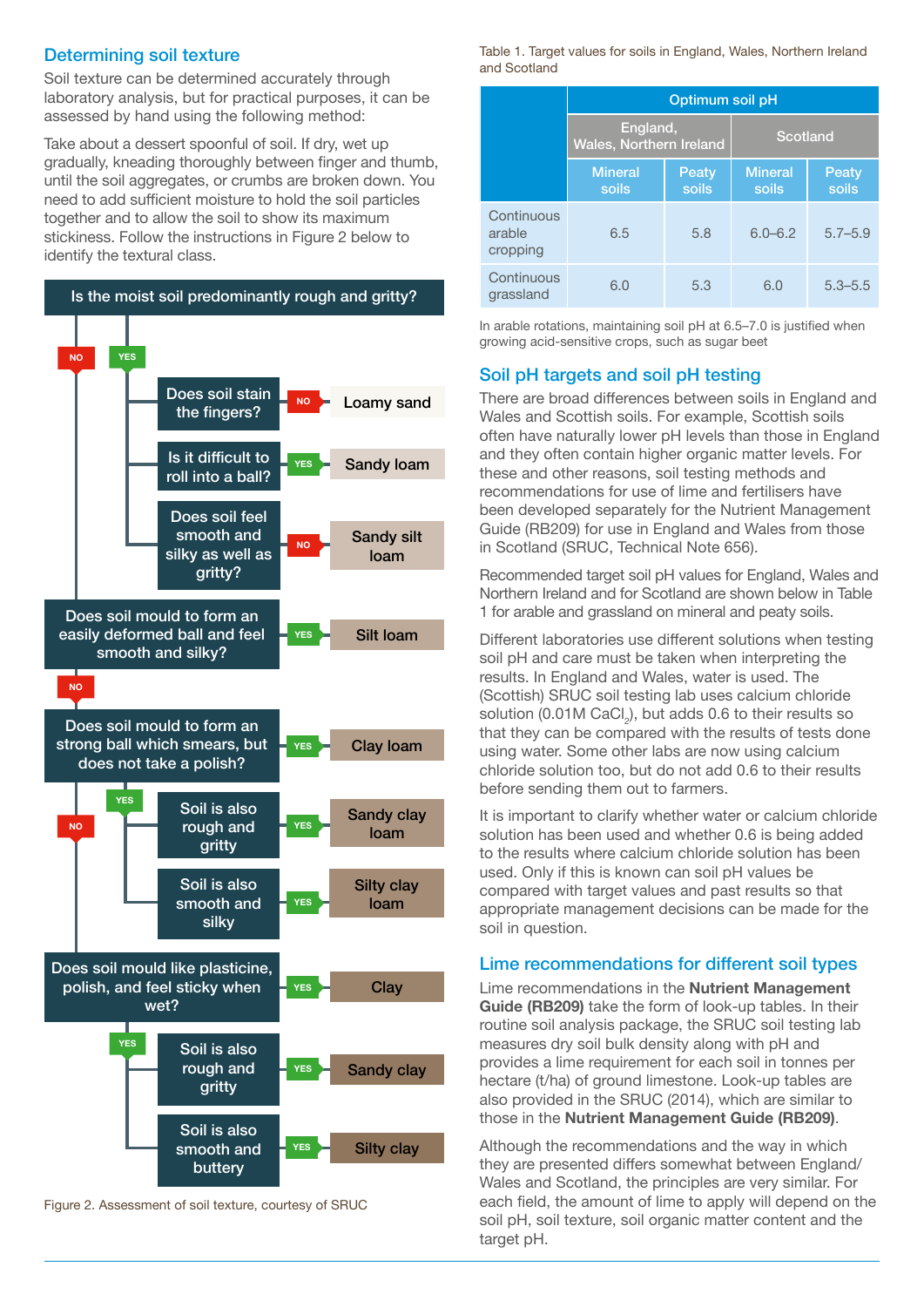Clay and organic soils require more lime than sandy soils to increase the soil pH by one unit, but sandy soils will generally require more frequent liming. Lime recommendations are usually for a 20cm depth of cultivated soil or for a 7.5cm depth of grassland soil.

Where soil is acid below 20cm and soils are ploughed for arable crops, a larger dressing of lime should be applied. However, if more than 10t/ha is needed, then half should be deeply cultivated in, with the remainder applied to the soil surface and worked in. Where cultivations are minimal, no more than 7.5t/ha should be applied in a single application. Lime should be applied at least six months prior to sowing in order to allow soil pH to increase before sowing, and before application of phosphate fertilisers.

# Types of liming materials and their use

Liming materials are usually purchased on the basis of price relative to their neutralising value, that is the extent to which they can increase soil pH and, to the fineness of the products. The more finely ground the product, the more rapidly soil pH tends to rise following application. However, properties other than the neutralising value should in some cases be taken into account (eg calcium content, magnesium (Mg) content), the additional value gained from organic matter in the liming material, such as with some types of compost, or phosphate content, as with some types of biosolids.

Some UK farmers and growers are now testing their soils for base cation saturation ratios, which places emphasis on the importance of the ratio between the quantities of certain cations present including Ca and Mg. A common question is whether there is a detrimental effect from adding extra Mg (in the form of magnesian limestone) where soil pH is below target but where the soil Mg is above the target of Index 2 (moderate in Scotland).

Calcium can improve the structure of heavy soils by causing the soil particles to move apart, thus improving aeration and drainage, whereas magnesium makes the soil particles stick together.

It is the ratio between the concentrations of these two cations that has an impact on soil structure. As a general rule, if your soil has a Mg index of 3 (high in Scotland) then it would be wise to consider applying a liming agent which contains little or no Mg rather than choosing magnesian limestone. This may also help to avoid potash (K) deficiencies which can be brought on by an excessively high Mg:K ratio.

A considerable amount of research has been done worldwide aimed at interpreting the role of cation ratios on soil structure. However, very little of it clearly demonstrates the benefit of having a particular ratio of Ca:Mg (both of which are essential plant nutrients). It would be quite possible to achieve the "chosen ratio" between them, yet have a soil which contained either very low or very high levels of both. Although there is no definitive ratio, a ratio of extractable Ca:Mg in clay soils of between 4:1 and 7:1 is expected to ensure that Mg is not excessive and likely to be detrimental to soil structure and aeration.

Liming agents are labelled as having a neutralising value (NV) compared with pure calcium oxide (CaO). Lime recommendations are usually given in terms of ground limestone or ground chalk (which has a NV of 45–55 per cent) but other liming materials can be used providing the application rate is calculated based on their known NV. Table 2 shows the NV (or typical NVs) of common liming materials including some bulky organic fertilisers.

It is important to take into account the NV of certain organic materials, which are often applied for reasons other than their NV (for example for the phosphate in biosolids or the organic matter in composts).

Table 2. NV or typical NV and average nutrient contents of common inorganic and bulky organic liming materials

| <b>Liming material</b>    | <b>NV</b><br>(per cent of CaO) | Also contains (kg/fresh tonne)         |          |                  |            |                 |  |
|---------------------------|--------------------------------|----------------------------------------|----------|------------------|------------|-----------------|--|
|                           |                                | N                                      | $P_2O_5$ | K <sub>2</sub> O | <b>MgO</b> | SO <sub>3</sub> |  |
| Ground chalk/Limestone    | $50 - 55$                      |                                        |          |                  |            |                 |  |
| Magnesian limestone       | $50 - 55$                      |                                        |          |                  | 150        |                 |  |
| <b>Hydrated lime</b>      | $~1$ ~70                       |                                        |          |                  |            |                 |  |
| <b>Burnt lime</b>         | ~80                            |                                        |          |                  |            |                 |  |
| Sugar beet lime           | $22 - 32$                      |                                        | $7 - 10$ |                  | $5 - 7$    | $3 - 5$         |  |
| Mushroom compost          | $10 - 30*$                     | 6.0                                    | 5.0      | 9.0              |            |                 |  |
| Lime stabilised biosolids | $12 - 17$                      | 8.5                                    | 26.0     | 0.8              | 8.5        | 2.4             |  |
| Green compost             | $2 - 10$                       | 7.5                                    | 3.0      | 5.5              | 3.4        | 2.6             |  |
| Green food compost        | $5 - 15$                       | 11.5                                   | 3.8      | 8.0              | 3.4        | 3.4             |  |
| Paper crumble             | $2 - 4$                        | Nutrients depending on type and source |          |                  |            |                 |  |
| Cattle FYM                | $\overline{0}$                 | 6.0                                    | 3.2      | 8.0              | 1.8        | 2.4             |  |

\*No published UK average value for the neutralising value of mushroom compost has been found. The value has been estimated based on results obtained from testing a limited number of samples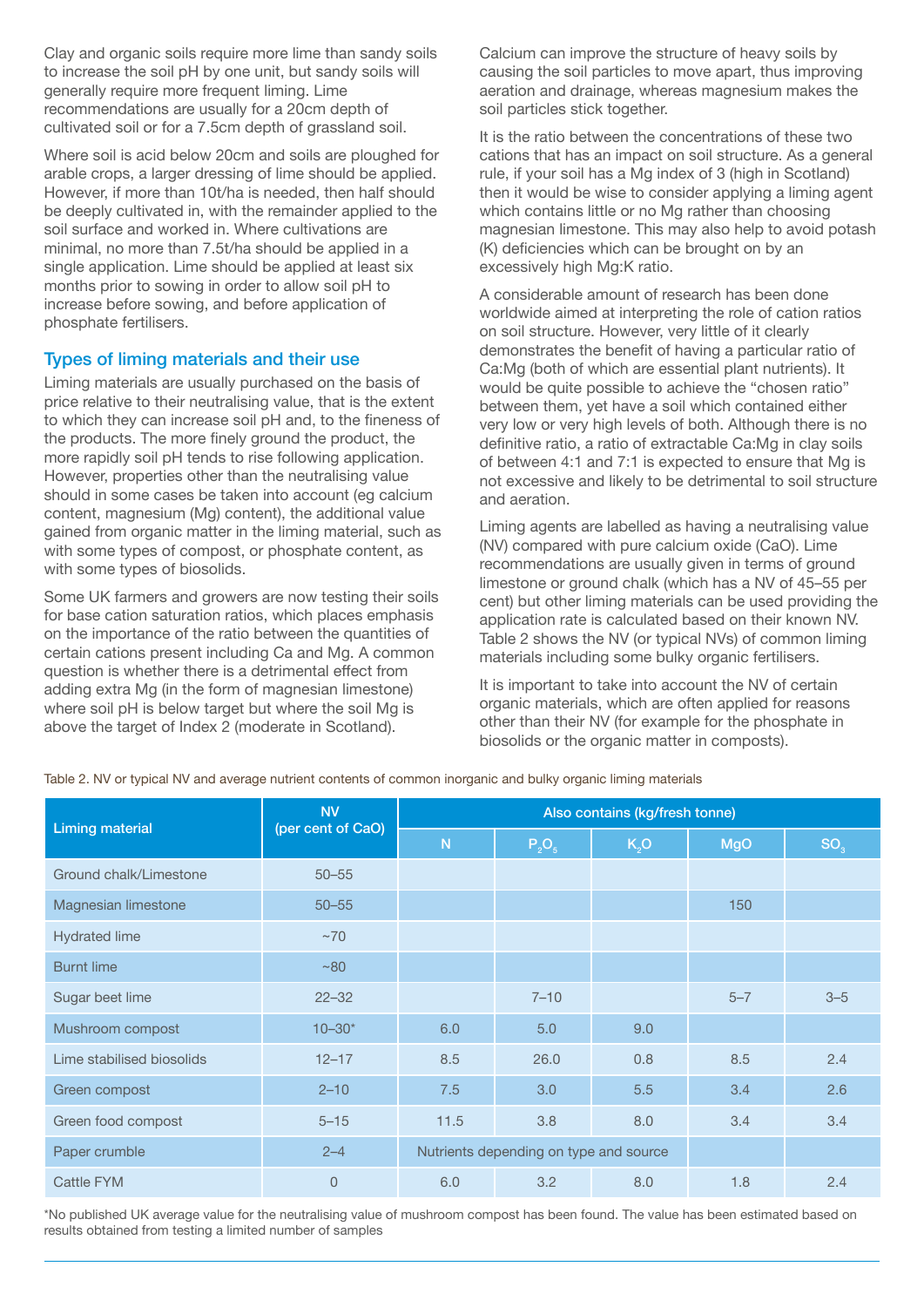

Figure 3. PAS 100-accredited food/green compost, which can be a useful limiting agent

Sometimes soil pH can change in ways which growers don't expect.

In 2002, a Scottish grower with an arable and vegetable rotation began using quality food/green composts in an effort to improve the health and quality of soils in some of his fields (Figure 3). He had tested his soil pH just prior to starting to take compost and it was between 6.3 and 6.5 – on target for an arable/ vegetable rotation in Scotland.

He applied food/green compost at 20t/ha each year for three years in a row to his chosen fields and felt that by year four, the soil was more water-retentive in dry spells and easier to work in wet conditions. However, he then started seeing trace element deficiencies in several crops (eg manganese deficiency in cereals).

He then conducted tissue analysis on his crops and tested his soil for pH. The crops were indeed

manganese-deficient and the soil pH was sitting at 7.6. What the farmer had failed to realise was that this particular compost had a significant neutralising value (as some, but not all, composts do).

Applying this compost had had a measurable (and in this case undesirable) impact on the pH of his soils.

When applying organic materials which might have a neutralising value (in particular composts [including mushroom composts], fibre digestates, paper crumbles and biosolids) you should always ask the seller/provider for test results showing its neutralising value. If the seller/provider does not know (and they often don't!) then it is worth getting the material tested for its neutralising value at a reputable, accredited lab.